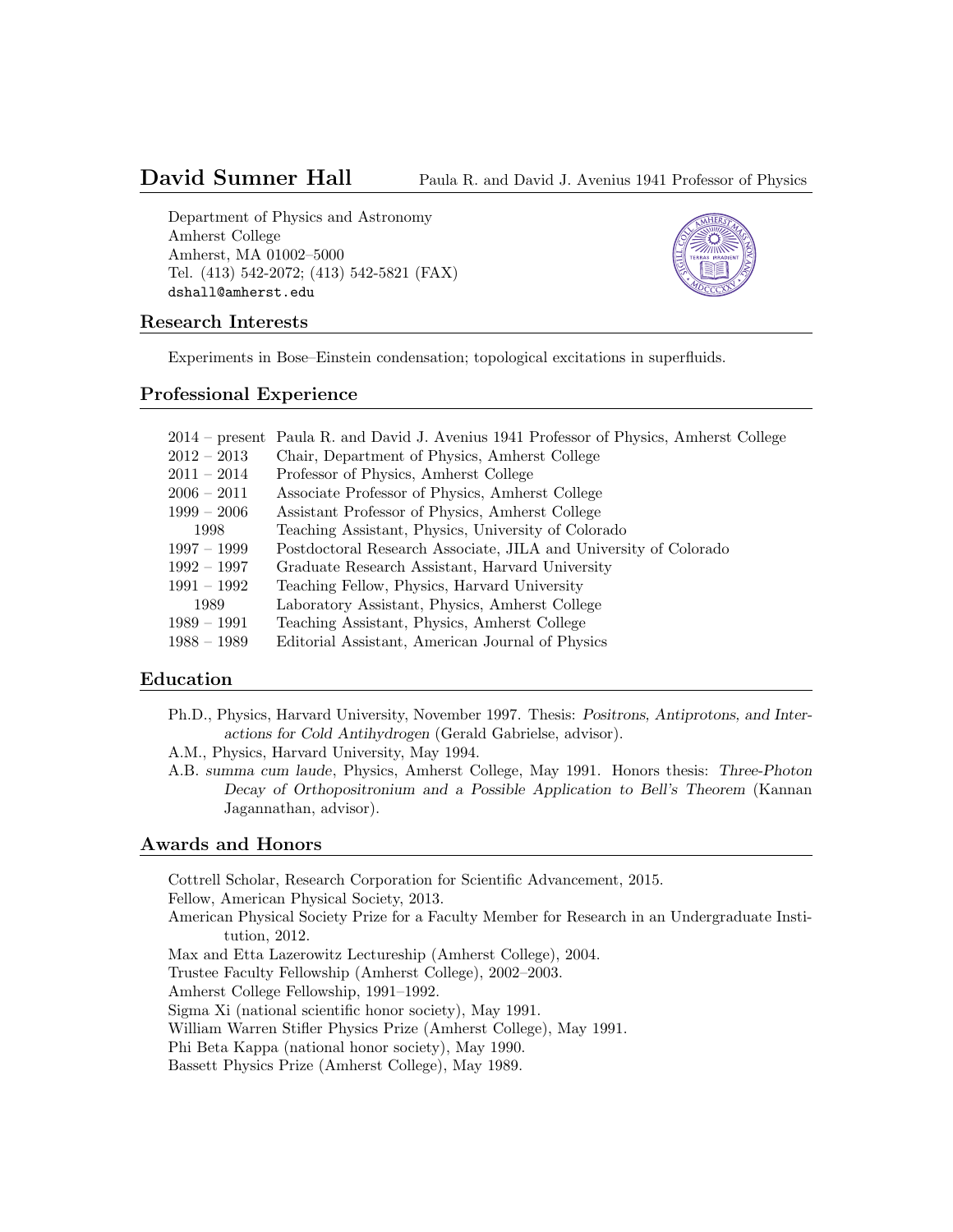# Grants Received (\* denotes co-PI)

National Science Foundation Grant PHY–1806318, 2018–2021, RUI: Topological Excitations in Spinor Bose-Einstein Condensates. National Science Foundation Grant PHY–1519174, 2015–2018, RUI: Experiments with Topo-

logical Excitations in Bose–Einstein Condensates.

- National Science Foundation Grant PHY–1205822, 2012–2015, Experiments with Bose–Einstein Condensates II.
- National Science Foundation Grant PHY–0958900,\* 2010–2013, Acquisition of an Electron-Beam Evaporator for Undergraduate Research.
- National Science Foundation Grant PHY–0855475, 2009–2012, Experiments with Bose–Einstein Condensates.
- National Science Foundation Grant DMS–0806762,\* 2008–2010, Modeling, Analysis, Computation and Experiments of Two-Component Bose–Einstein Condensates.
- National Science Foundation Grant PHY–0457402, 2005–2008, Bose–Einstein Condensates with Vortices and Tunable Interactions.
- National Science Foundation Grant PHY–0140207, 2002–2005, Binary Bose–Einstein Condensates near a Feshbach Resonance.
- Cottrell College Science Award, Research Corporation for Scientific Advancement, 2002–2004, Tunable Interactions in a Rb-87 Bose–Einstein Condensate.
- Faculty Research Award (Amherst College), 2001, Binary Bose–Einstein Condensates near a Feshbach Resonance.

## Professional Society Membership

American Physical Society, 1995–present. Fellow, 2013–present. Sigma Xi, 1991–present.

#### Certification and Other Education

- School of Physics "Enrico Fermi," Course CXL: "Bose–Einstein Condensation," Varenna, Italy, July 1998.
- Radiation Protection for the Use of Radionuclides in Research, Harvard University, February 1995.

### Courses Taught

| Spring 2021 | Statistical Mechanics and Thermodynamics (Physics 230)                   |  |  |  |  |
|-------------|--------------------------------------------------------------------------|--|--|--|--|
|             | Quantum Mechanics I (Physics 348)                                        |  |  |  |  |
| Fall 2020   | Modern Physics (Physics 225)                                             |  |  |  |  |
|             | Electromagnetic Theory I (Physics 347)                                   |  |  |  |  |
| Spring 2020 | Statistical Mechanics and Thermodynamics (Physics 230)                   |  |  |  |  |
|             | Quantum Mechanics I (Physics 348)                                        |  |  |  |  |
| Fall 2019   | Introductory Physics II: Electromagnetism and Optics (Physics 117)       |  |  |  |  |
| Spring 2019 | The Maxwellian Synthesis: Dynamics of Particles and Fields (Physics 124) |  |  |  |  |
|             | Statistical Mechanics and Thermodynamics (Physics 230)                   |  |  |  |  |
| Fall 2018   | Introductory Physics II: Electromagnetism and Optics (Physics 117)       |  |  |  |  |
| Spring 2018 | Introductory Physics II: Electromagnetism and Optics (Physics 117)       |  |  |  |  |
| Spring 2017 | The Maxwellian Synthesis: Dynamics of Particles and Fields (Physics 124) |  |  |  |  |
| Fall 2016   | Modern Physics (Physics 225)                                             |  |  |  |  |
|             | Electromagnetic Theory I (Physics 347)                                   |  |  |  |  |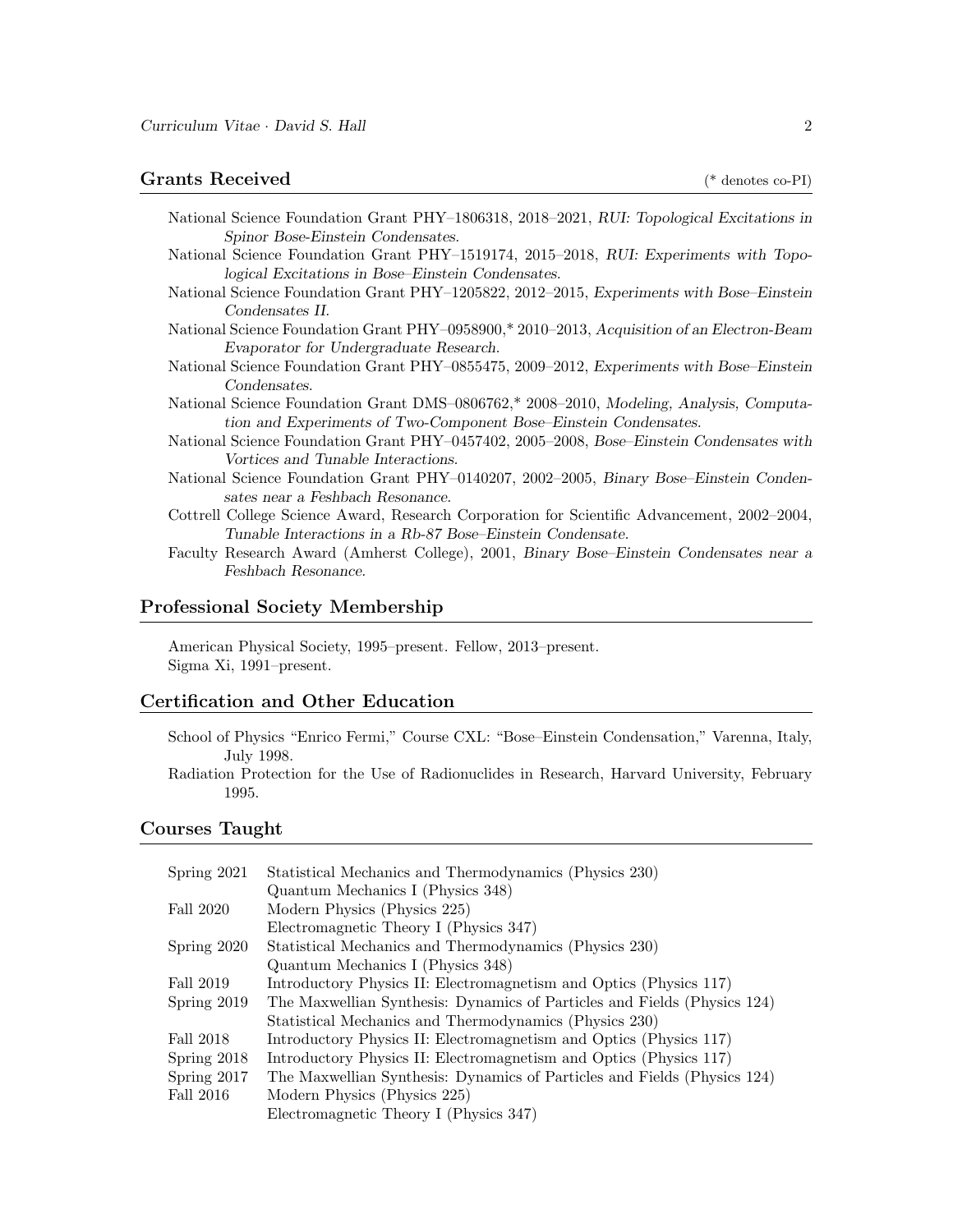| Spring 2016      | The Maxwellian Synthesis: Dynamics of Particles and Fields (Physics 124)        |  |  |  |  |
|------------------|---------------------------------------------------------------------------------|--|--|--|--|
| Spring 2016      | The Maxwellian Synthesis: Dynamics of Particles and Fields (Physics 124)        |  |  |  |  |
| Fall 2015        | Modern Physics (Physics 225)                                                    |  |  |  |  |
|                  | Electromagnetic Theory I (Physics 347)                                          |  |  |  |  |
| Spring 2015      | The Maxwellian Synthesis: Dynamics of Particles and Fields (Physics 124)        |  |  |  |  |
| Fall 2014        | Introductory Physics I: Mechanics and Wave Motion (Physics 116)                 |  |  |  |  |
| Fall 2013        | Introductory Physics I: Mechanics and Wave Motion (Physics 116)                 |  |  |  |  |
| Spring 2013      | Intermediate Laboratory (Physics 226)                                           |  |  |  |  |
| Fall 2012        | The Newtonian Synthesis: Dynamics of Particles and Systems, Waves (Physics 123) |  |  |  |  |
| Spring 2012      | Intermediate Laboratory (Physics 226)                                           |  |  |  |  |
| Fall 2011        | Introductory Physics I: Mechanics and Wave Motion (Physics 116)                 |  |  |  |  |
| Spring 2011      | The Maxwellian Synthesis: Dynamics of Particles and Fields (Physics 24)         |  |  |  |  |
| Spring 2010      | The Maxwellian Synthesis: Dynamics of Particles and Fields (Physics 24)         |  |  |  |  |
| Fall 2009        | Introductory Physics II: Electromagnetism and Optics (Physics 17)               |  |  |  |  |
|                  | Electromagnetic Theory I (Physics 47)                                           |  |  |  |  |
| Spring 2009      | The Maxwellian Synthesis: Dynamics of Particles and Fields (Physics 24)         |  |  |  |  |
| <b>Fall 2008</b> | Methods of Theoretical Physics (Physics 27)                                     |  |  |  |  |
|                  | Electromagnetic Theory I (Physics 47)                                           |  |  |  |  |
| Spring 2007      | The Maxwellian Synthesis: Dynamics of Particles and Fields (Physics 24)         |  |  |  |  |
| Fall 2007        | Computational Physics (Physics 15)                                              |  |  |  |  |
|                  | Electromagnetic Theory I (Physics 47)                                           |  |  |  |  |
| Spring 2006      | Intermediate Optics (Physics 28)                                                |  |  |  |  |
|                  | Statistical Mechanics and Thermodynamics (Physics 30)                           |  |  |  |  |
| Fall 2005        | Introductory Physics II: Electromagnetism and Optics (Physics 17)               |  |  |  |  |
| Spring 2005      | The Maxwellian Synthesis: Dynamics of Particles and Fields (Physics 24)         |  |  |  |  |
|                  | Statistical Mechanics and Thermodynamics (Physics 30)                           |  |  |  |  |
| Fall 2004        | Introductory Physics II: Electromagnetism and Optics (Physics 17)               |  |  |  |  |
| Spring 2004      | Statistical Mechanics and Thermodynamics (Physics 30)                           |  |  |  |  |
|                  | Quantum Mechanics (Physics 48)                                                  |  |  |  |  |
| Fall 2003        | Introductory Physics II: Electromagnetism and Optics (Physics 17)               |  |  |  |  |
| Spring 2002      | Electronics (Physics 10)                                                        |  |  |  |  |
|                  | Quantum Mechanics (Physics 48)                                                  |  |  |  |  |
| Fall 2001        | Electromagnetism and Electronics (Physics 33)                                   |  |  |  |  |
| Spring 2001      | Electronics (Physics 10)                                                        |  |  |  |  |
|                  | Quantum Mechanics (Physics 48)                                                  |  |  |  |  |
| <b>Fall 2000</b> | Electromagnetism and Electronics (Physics 33)                                   |  |  |  |  |
| Spring 2000      | Introductory Physics II: Electromagnetism and Optics (Physics 17)               |  |  |  |  |
|                  | Quantum Mechanics (Physics 48)                                                  |  |  |  |  |
| Fall 1999        | Electromagnetism and Electronics (Physics 33)                                   |  |  |  |  |

# Undergraduate Theses Supervised

- 25. Y. Xiao, Magnetic Phase Interfaces in Spin-2 Bose–Einstein Condensates (2019).
- 24. L. S. Weiss, Polar-Core Vortices in Bose–Einstein Condensates (2018).
- 23. W. Lee, Exotic Synthetic Electromagnetic Fields in Shankar Skyrmions (2016).
- 22. A.-H. Gheorghe, Knots and Skyrmions in Spinor Bose–Einstein Condensates (2015).
- 21. S. J. Vickery, Meron Pairs: A Topological Defect in Pseudospinor Bose–Einstein Condensates (2015).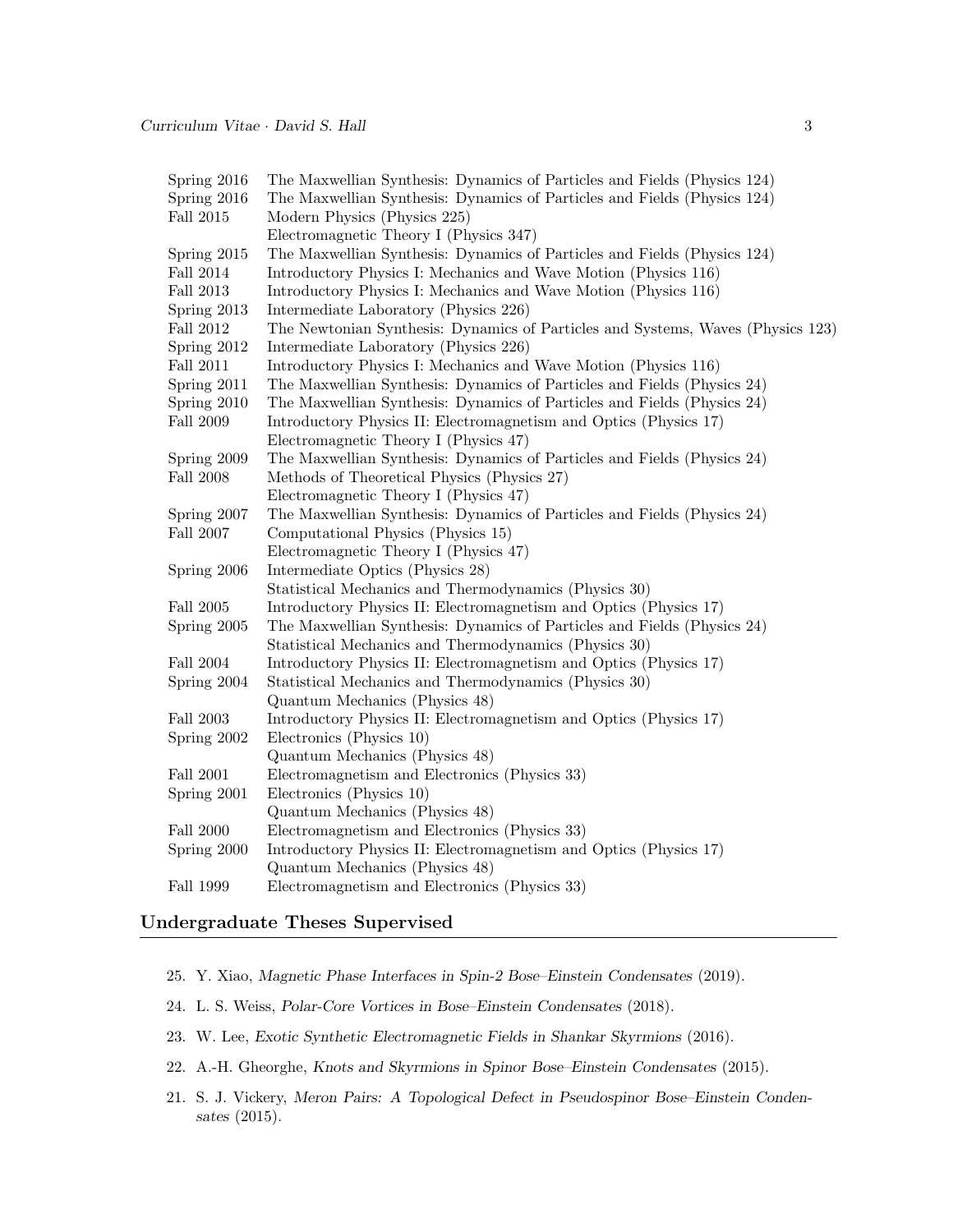- 20. A. L. Antunes de Sá, Constructing an Optical Phase-Locked Loop for Partial-Transfer Imaging of Bose–Einstein Condensates (2014).
- 19. N. B. Bern, AC Magnetic Noise Cancelation for the Purpose of Creating Dirac Monopoles in a Spinor Condensate (2013).
- 18. N. H. Thomas, Applications of Stimulated Raman Scattering in Bose–Einstein Condensates (2013).
- 17. S. Kandel, Seeking a Dirac Monopole in a Spinor Condensate (2012).
- 16. E. Altuntaş, Real-Time Dynamics of Co-Rotating Vortex Pairs in Bose–Einstein Condensates (2011).
- 15. T. K. Langin, Generation of Counter-Circulating Vortex Lines in a Bose–Einstein Condensate (2011).
- 14. D. V. Freilich, Real-Time Experimental Visualization of Bose–Einstein Condensates with One and Two Vortices (2010).
- 13. D. M. Bianchi, Characterizing a Crossed-Beam Optical Dipole Trap for Ultra-cold  $87Rb$ Atoms (2009).
- 12. A. M. Kaufman, Radiofrequency Dressing of Atomic Feshbach Resonances (2009).
- 11. M. L. Goldman, Landau-Zener Transitions and a Feshbach Resonance in Spinor Bose– Einstein Condensates (2008).
- 10. E. S. Petrik, Vortices in an Optically Trapped  $^{87}Rb$  Bose–Einstein Condensate (2008).
- 9. D. H. Guest, A Cross-Beam Far Off-Resonance Optical Trap for <sup>87</sup>Rb Bose–Einstein Condensates (2007).
- 8. J. W. Merrill, Characterization of Inelastic Losses from Bose–Einstein Condensates in the  $|2, 1\rangle$  State of  $87Rb$  (2006).
- 7. T. Menon, Quantized Vortex Nucleation in a  ${}^{87}Rb$  Bose–Einstein Condensate (2005).
- 6. M. H. Wheeler, A New Observation of Matter-Wave Interference in Binary Bose–Einstein Condensates (2004).
- 5. T. J. Reber, Creating and Optically Trapping a Bose–Einstein Condensate of Rubidium 87 (2003).
- 4. J. Bedell, Soundspace: An Automated Electroacoustic Environment (Hampshire College Division III, 2002).
- 3. S. F. Owen, Magnetic Trapping for Bose–Einstein Condensation of  $^{87}Rb$  (2002).
- 2. B. J. Samelson-Jones, Vacuum System Construction and Magneto-Optic Trapping For Bose– Einstein Condensation (2001).
- 1. N. J. Stokes, Diode Laser Systems for Bose–Einstein Condensation (2000).

# Graduate Students Supervised

2. Alina Blinova, University of Massachusetts.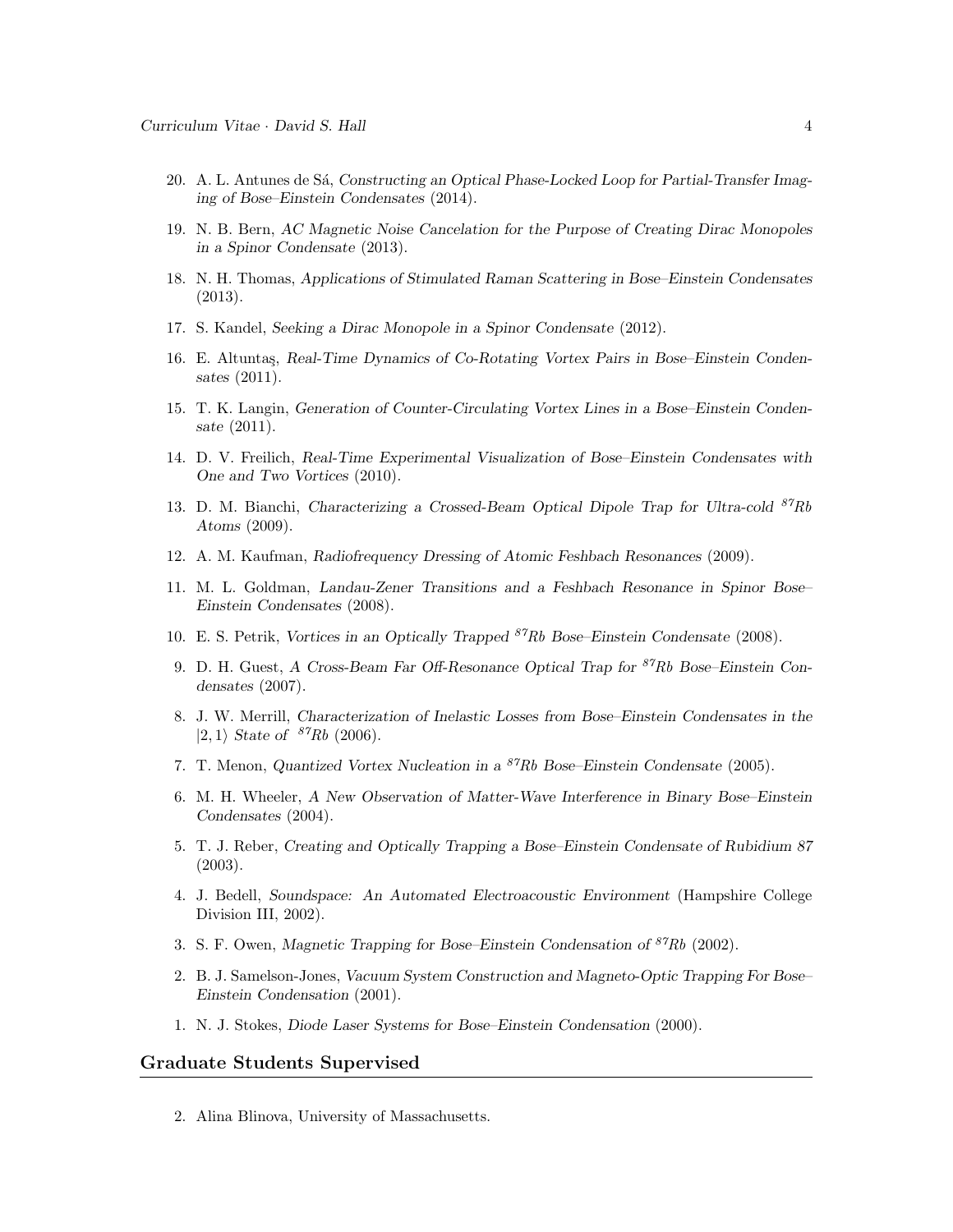1. Tuomas Ollikainen, Aalto University (2019).

#### Other Students Supervised

Winter 2021: Sophie Koh '22. Summer 2020: Sophie Koh '22, Maria Belota Moreno '21. Winter 2020: Sam Schulz '22. Summer 2019: Devin Epstein '21, Larkin Reuter '20, Sam Schulz '22. Summer 2018: Camilo Ortiz '20, Soon-Young Shimizu '20, Kate Sullivan '21. Winter 2018: Arthur Xiao '19. Summer 2017: Arthur Xiao '19. Summer 2016: Shreeansh Agrawal '19, Angelika Hirsch '19. Summer 2015: Wonjae Lee '16. Summer 2014: Nigel Mevana '16, Jayson Paul '16. Summer 2013: André Lucas Antunes de Sá '14, Nigel Mevana '16. Summer 2012: André Lucas Antunes de Sá '14, Hamid Aziz '14, Andrei-Horia Gheorghe '15, Nathan Thomas '13, Sarah Vickery '15. Winter 2012: Shenglan Qiao '13, Nathan Thomas '13. Summer 2011: Saugat Kandel '12, Phyo Aung Kyaw '14. Winter 2011: Nathan Thomas '13. Summer 2010: Emine Altuntaş '11, Aftaab Dewan '12, Thomas Langin '11, Shenglan Qiao '13. Winter 2010: Andrew Eddins '11, Thomas Langin '11. Summer 2009: Aftaab Dewan '12, Daniel Freilich '10 Winter 2009: Thomas Langin '11. Summer 2008: Dylan Bianchi '09, Daniel Freilich '10, Adam Kaufman '09, John Ware '11. Summer 2007: Michael Goldman '08, Adam Kaufman '09, Melissa Moulton '09, Elizabeth Petrik '08. Summer 2006: Daniel Guest '07E. Summer 2005: Michael Goldman '08, Daniel Guest '07E, Jason Merrill '06, Elizabeth Petrik '08. Summer 2004: Margaret McKeon '05, Tarun Menon '05, Jason Merrill '06, Adam Kaplan '07. Winter 2004: Jessie Erwin '06. Summer 2003: Max Calabro '06, Jessie Erwin '06, Drew Foss '03, D.-K. Kim '06, Mark Wheeler '04. Summer 2002: Theodore Reber '03, Michael Reed '04, Mark Wheeler '04. Winter 2002: Katayun Adhami '04, Jessica Anna Cabot '03. Summer 2001: Micaela Mendlow '03, Scott Owen '02. Summer 2000: Aaron Butler '01, Matt Eckelman '02E, Benjamin Samelson-Jones '01. Summer 1999: Scott Owen '02, Nathan Stokes '00.

#### Professional Service

Education Committee, Division of Atomic, Molecular, and Optical Physics of the American Physical Society (DAMOP), 2020–present.

Fellowships Committee, DAMOP, 2016–2018.

Thesis Prize Committee, DAMOP, 2011–2013. Chair, 2012–2013.

- Prize Committee, Prize for a Faculty Member for Research in an Undergraduate Institution, 2012–2013.
- Textbook Reviewer (Secondary Science), Holt, Rinehart, and Winston, 2003–2005.
- Grant Reviewer, National Science Foundation, 2002–present.

Referee, American Journal of Physics, 1999–present.

Referee, Physical Review, 1998–present.

#### College Service (selected)

Laser Safety Officer, 2019–present. Faculty Committee on Admission and Financial Aid, 2018–present; Chair, 2018–present. Search Committee for Dean of Admission and Financial Aid, 2018; Co-Chair. Committee on Educational Policy, 2014–2017; Chair, 2015–2017. Science Faculty Steering Committee, 2011–2019; Chair, 2012–2013. Committee of Six, 2008–2010. Committee on Student Fellowships, Fall 2007. Faculty Committee on Admission and Financial Aid, 2003–2006; Chair, 2005–2006. Committee on Academic Support, 2001–2002. Health Professions Committee, 2001–2002. Committee on College Housing, 2000–2001.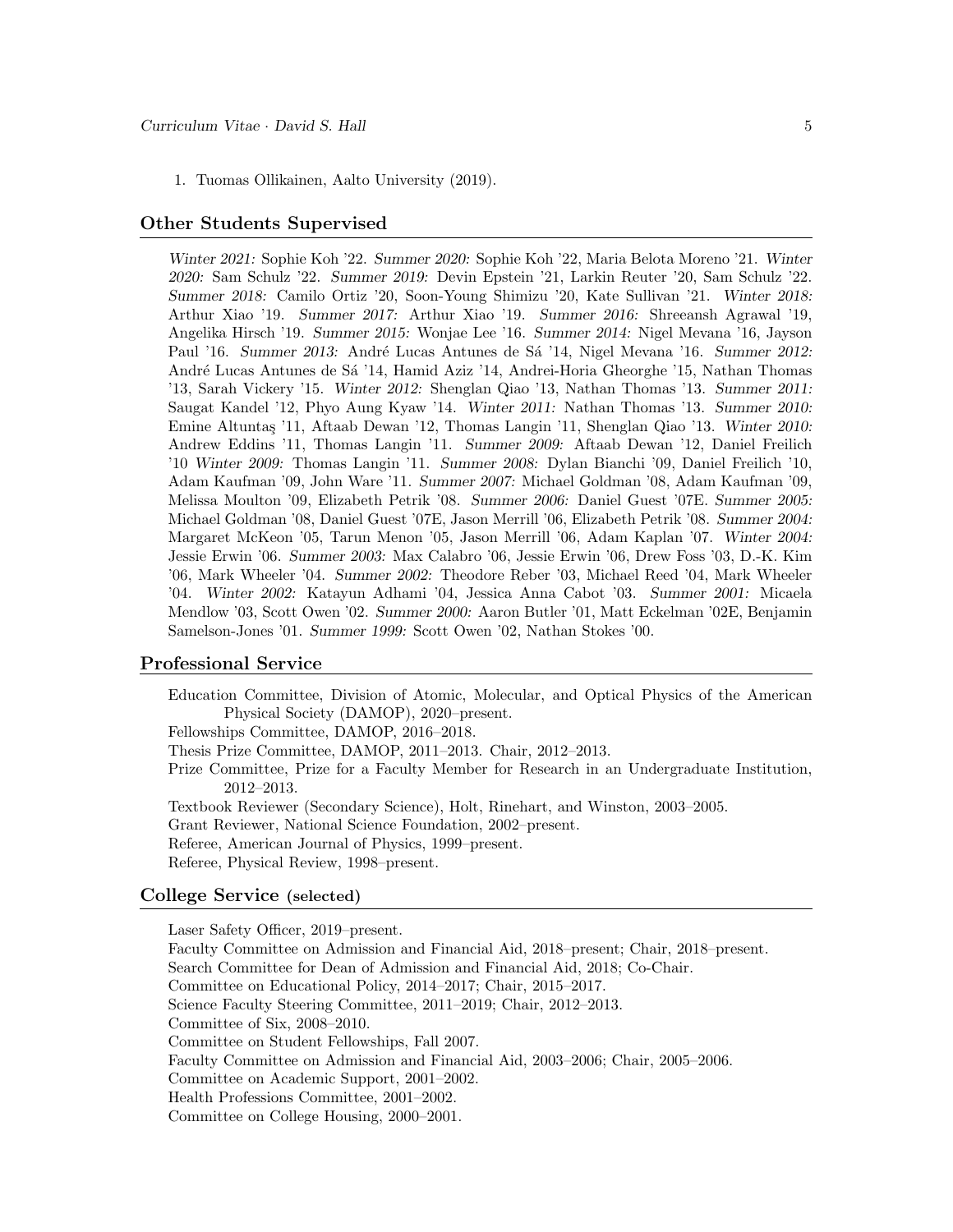# Refereed Publications (\* denotes undergraduate co-author)

- 28. Y. Xiao,\* M. O. Borgh, L. S. Weiss,\* A. Blinova, J. Ruostekoski, and D. S. Hall, "Controlled Creation and Decay of Singly-Quantized Vortices in a Polar Magnetic Phase," Communications Physics 4, 52 (2021).
- 27. T. Ollikainen, A. Blinova, M. Möttönen, and D. S. Hall, "Decay of a Quantum Knot," Physical Review Letters 123, 163003 (2019).
- 26. L. S. Weiss,\* M. O. Borgh, A. Blinova, T. Ollikainen, M. Möttönen, J. Ruostekoski, and D. S. Hall, "Controlled creation of a singular spinor vortex by circumventing the Dirac belt trick," Nature Communications 10, 4772 (2019).
- 25. K. Tiurev, T. Ollikainen, P. Kuopanportti, M. Nakahara, D. S. Hall, and M. Möttönen, "Three-dimensional skyrmions in spin-2 Bose–Einstein condensates," New Journal of Physics 20, 055011 (2018).
- 24. W. Lee,\* A. H. Gheorghe,\*, K. Tiurev, T. Ollikainen, M. Möttönen, and D. S. Hall, "Synthetic Electromagnetic Knot in a Three-Dimensional Skyrmion," Science Advances 4, eaao3820 (2018).
- 23. T. Ollikainen, K. Tiurev, A. Blinova, W. Lee,\* D. S. Hall, and M. Möttönen, "Experimental Realization of a Dirac Monopole through the Decay of an Isolated Monopole," Physical Review X 7, 021023 (2017).
- 22. D. S. Hall, M. W. Ray, K. Tiurev, E. Ruokokoski, A. H. Gheorghe,\* and M. Möttönen, "Tying Quantum Knots," Nature Physics 12, 478 (2016).
- 21. K. Tiurev, E. Ruokokoski, H. Mäkelä, D. S. Hall, and M. Möttönen, "Decay of an isolated monopole into a Dirac monopole configuration," Physical Review A 93, 033638 (2016).
- 20. M. W. Ray, E. Ruokokoski, K. Tiurev, M. Möttönen, and D. S. Hall, "Observation of Isolated Monopoles in a Quantum Field," Science 348, 544 (2015).
- 19. M. W. Ray, E. Ruokokoski, S. Kandel,\* M. Möttönen, and D. S. Hall, "Observation of Dirac Monopoles in a Synthetic Magnetic Field," Nature 505, 657 (2014).
- 18. R. Navarro, R. Carretero-González, P. J. Torres, P. G. Kevrekidis, D. J. Frantzeskakis, M. W. Ray, E. Altunta¸s,\* and D. S. Hall, "Dynamics of a Few Corotating Vortices in Bose–Einstein Condensates," Physical Review Letters 110, 225301 (2013).
- 17. P. J. Torres, P. G. Kevrekidis, D. J. Frantzeskakis, R. Carretero-Gonz´alez, P. Schmelcher, and D. S. Hall, "Dynamics of Vortex Dipoles in Confined Bose–Einstein Condensates," Physics Letters A 375, 3044 (2011).
- 16. S. Middelkamp, P. J. Torres, P. G. Kevrekidis, D. J. Frantzeskakis, R. Carretero-González, P. Schmelcher, D. V. Freilich,\* and D. S. Hall, "Guiding-center dynamics of vortex dipoles in Bose–Einstein condensates," Physical Review A 84, 011605(R) (2011).
- 15. D. V. Freilich,\* D. M. Bianchi,\* A. M. Kaufman,\* T. K. Langin,\* and D. S. Hall, "Real-Time Dynamics of Single Vortex Lines and Vortex Dipoles in a Bose–Einstein Condensate," Science **329**, 1182 (2010).
- 14. A. M. Kaufman,\* R. P. Anderson, T. M. Hanna, E. Tiesinga, P. S. Julienne, and D. S. Hall, "Radio-frequency dressing of multiple Feshbach resonances," Physical Review A 80,  $050701(R)$  (2009).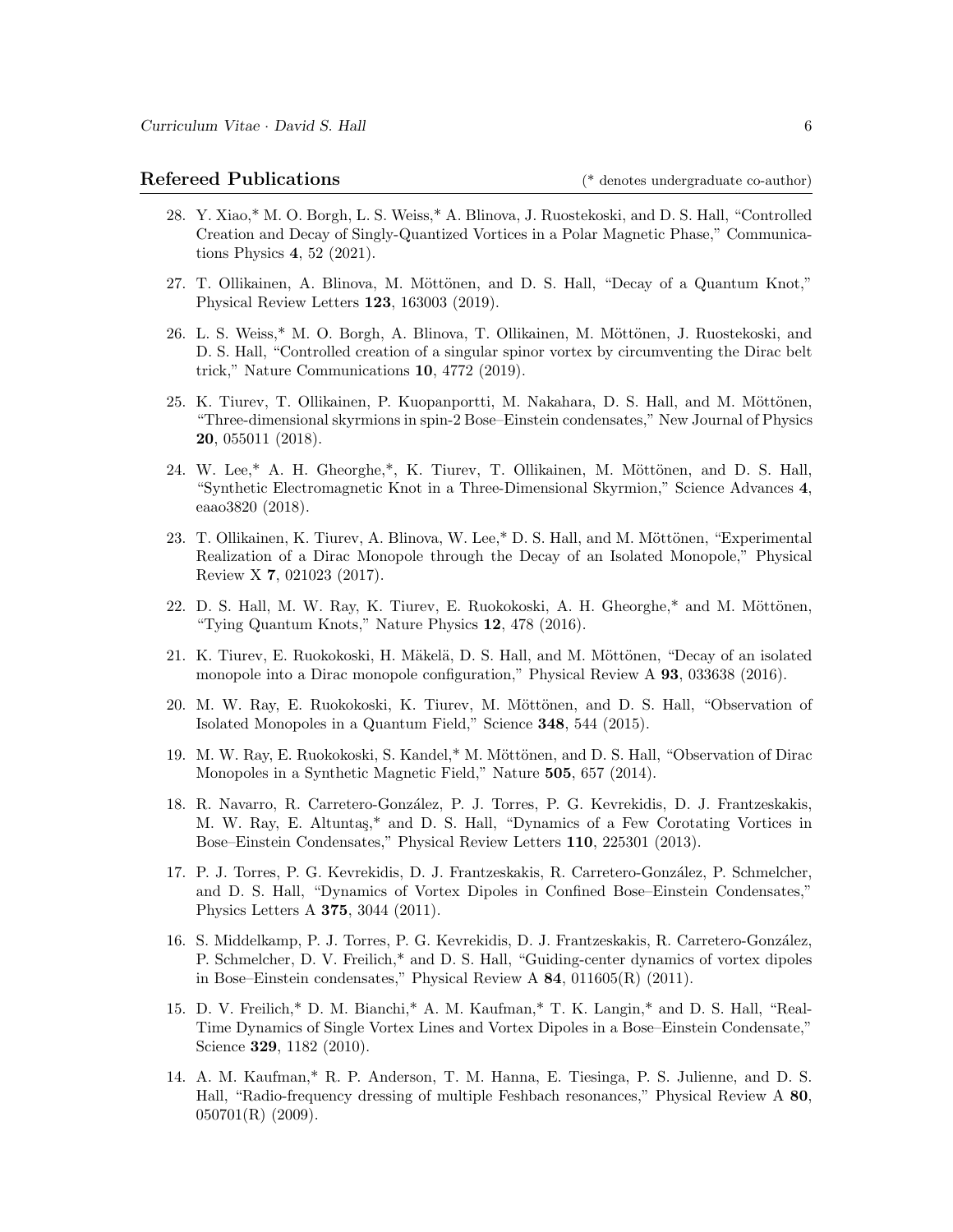- 13. K. M. Mertes, J. W. Merrill,\* R. Carretero-González, D. J. Frantzeskakis, P. G. Kevrekidis, and D. S. Hall, "Nonequilibrium Dynamics and Superfluid Ring Excitations in Binary Bose– Einstein Condensates," Physical Review Letters 99, 190402 (2007).
- 12. M. H. Wheeler,\* K. M. Mertes, J. D. Erwin,\* and D. S. Hall, "Spontaneous Macroscopic Spin Polarization in Independent Spinor Bose–Einstein Condensates," Physical Review Letters 93, 170402 (2004).
- 11. D. S. Hall, "Triggerable GPIB Controller," Review of Scientific Instruments 75, 562 (2004).
- 10. S. F. Owen\* and D. S. Hall, "Fast Line-Based Timing System for LabVIEW," Review of Scientific Instruments **75**, 259 (2004).
- 9. D. S. Hall, "Resource Letter BEC-1: Bose–Einstein Condensates in Trapped Dilute Gases," American Journal of Physics 71, 649 (2003).
- 8. M. R. Matthews, B. P. Anderson, P. C. Haljan, D. S. Hall, M. J. Holland, J. E. Williams, C. E. Wieman, and E. A. Cornell, "Watching a Superfluid Untwist Itself: Recurrence of Rabi Oscillations in a Bose–Einstein Condensate," Physical Review Letters 83, 3358 (1999).
- 7. M. R. Matthews, B. P. Anderson, P. C. Haljan, D. S. Hall, C. E. Wieman, and E. A. Cornell, "Vortices in a Bose–Einstein Condensate," Physical Review Letters 83, 2498 (1999).
- 6. G. Gabrielse, D. S. Hall, T. Roach, P. Yesley, A. Khabbaz, J. Estrada, C. Heimann, and H. Kalinowsky, "The Ingredients of Cold Antihydrogen: Simultaneous Confinement of Antiprotons and Positrons at 4 K," Physics Letters B 455, 311 (1999).
- 5. G. Gabrielse, A. Khabbaz, D. S. Hall, C. Heimann, H. Kalinowsky, and W. Jhe, "Precision Mass Spectroscopy of the Antiproton and Proton Using Simultaneously Trapped Particles," Physical Review Letters 82, 3198 (1999).
- 4. D. S. Hall, M. R. Matthews, C. E. Wieman, and E. A. Cornell, "Measurements of Relative Phase in Two-Component Bose–Einstein Condensates," Physical Review Letters 81, 1543 (1998).
- 3. D. S. Hall, M. R. Matthews, J. R. Ensher, C. E. Wieman, and E. A. Cornell, "Dynamics of Component Separation in a Binary Mixture of Bose–Einstein Condensates," Physical Review Letters 81, 1539 (1998).
- 2. M. R. Matthews, D. S. Hall, D. S. Jin, J. R. Ensher, E. A. Cornell, C. E. Wieman, F. Dalfovo, C. Minniti, and S. Stringari, "Dynamical Response of a Bose–Einstein Condensate to a Discontinuous Change in Internal State," Physical Review Letters 81, 243 (1998).
- 1. D. S. Hall and G. Gabrielse, "Electron Cooling of Protons in a Nested Penning Trap," Physical Review Letters 77, 1962 (1996).

#### Other Publications

- 9. D. S. Hall, "Multi-Component Condensates: Experiment," in Emergent Nonlinear Phenomena in Bose–Einstein Condensates, edited by P. G. Kevrekidis, D. J. Frantzeskakis, and R. Carretero-González, (New York: Springer), 307 (2008).
- 8. D. S. Hall, "Measurements of the Relative Phase Between Two Bose–Einstein Condensates" and "Intertwined Bose–Einstein Condensates," in Bose–Einstein Condensates and Atom Lasers — Proceedings of the 27th Course of the International School of Quantum Electronics on Bose–Einstein Condensates and Atom Lasers, edited by S. Martellucci, A. N. Chester, A. Aspect, and M. Inguscio, (New York: Kluwer Academic/Plenum Publishers), 31 (2000).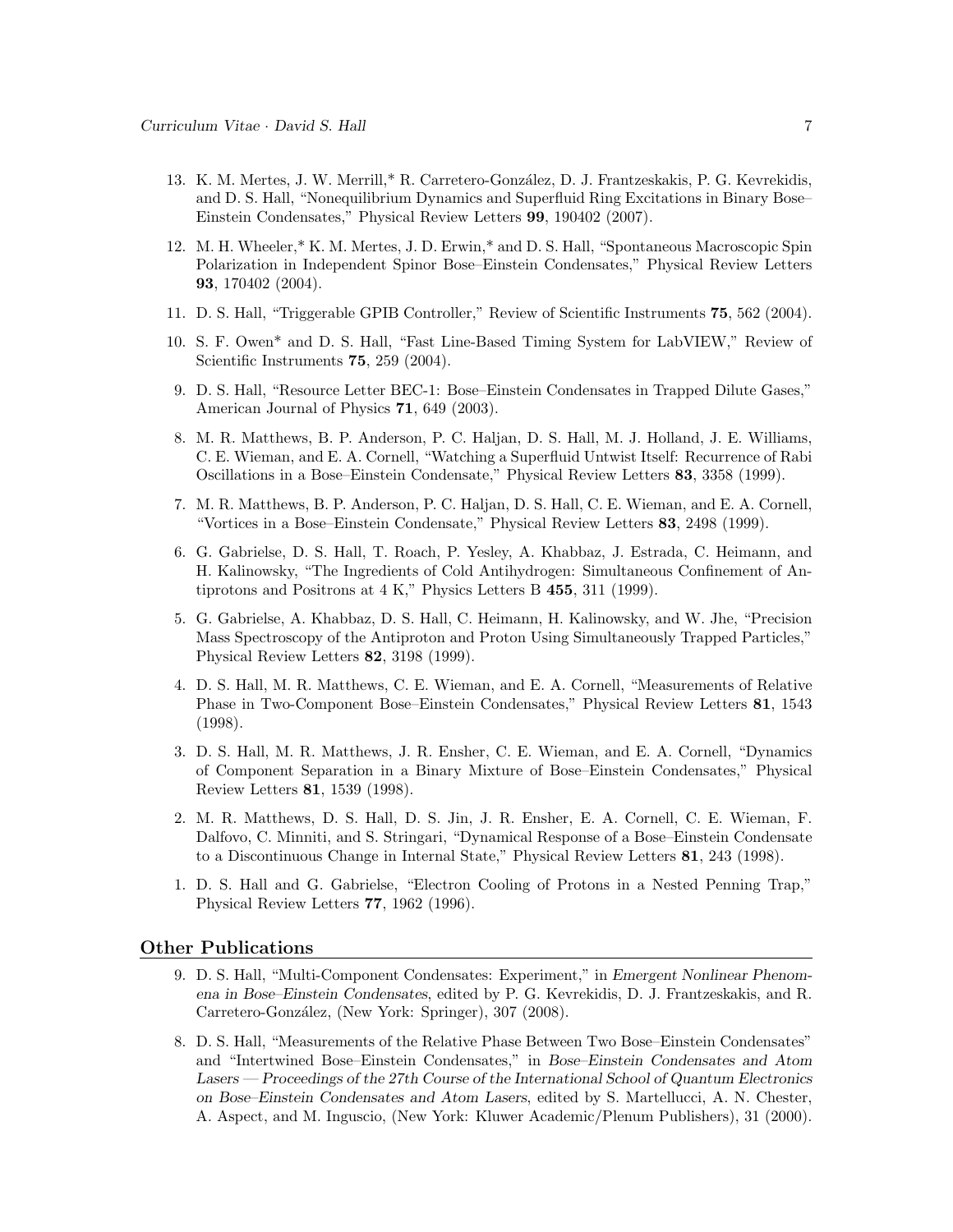- 7. D. S. Hall, M. R. Matthews, C. E. Wieman, and E. A. Cornell, "Measurements of Relative Phase and Quantum Beat Note between Bose–Einstein Condensates," in Quantum Coherence and Decoherence - ISQM - Tokyo '98, edited by Y. A. Ono and K. Fujikawa, (New York: Elsevier Science B.V.), 123 (1999).
- 6. G. Gabrielse, A. Khabbaz, D. S. Hall, C. Heimann, H. Kalinowsky, and W. Jhe, "Testing CPT with Precision Mass Spectroscopy of the Antiproton and Proton," in Proceedings of the Meeting on CPT and Lorentz Symmetry, edited by V. A. Kostelecky, (Singapore: World Scientific), 94 (1999).
- 5. E. A. Cornell, D. S. Hall, M. R. Matthews, and C. E. Wieman, "Having it Both Ways: Distinguishable Yet Phase-Coherent Mixtures of Bose–Einstein Condensates," Journal of Low Temperature Physics 113, 151 (1998).
- 4. D. S. Hall, J. R. Ensher, D. S. Jin, M. R. Matthews, C. E. Wieman, and E. A. Cornell,"Recent Experiments with Bose–Condensed Gases at JILA," Proceedings of the SPIE 3270, 98 (1998).
- 3. G. Gabrielse, D. S. Hall, A. Khabbaz, T. Roach, P. Yesley, C. Heimann, H. Kalinowsky, W. Jhe, and B. Brown, "Comparing the Antiproton and Proton and Progress toward Cold Antihydrogen," in Atomic Physics 15 – Fifteenth International Conference on Atomic Physics, Zeeman-Effect Centenary, edited by H. B. van Linden van den Heuvell, J. T. M. Walraven, and M. W. Reynolds (Singapore: World Scientific), 446 (1997).
- 2. B. Brown, G. Gabrielse, D. S. Hall, C. Heimann, W. Jhe, H. Kalinowsky, A. Khabbaz, T. Roach, and P. Yesley, "Comparing the Antiproton and Proton and Progress toward Cold Antihydrogen," Nuclear Physics B (Proc. Suppl.) 56A, 326 (1997).
- 1. W. Quint, R. Kaiser, D. Hall, and G. Gabrielse, "(Anti)hydrogen Recombination Studies in a Nested Penning Trap," Hyperfine Interactions 76, 181 (1993).

#### Invited Presentations

- 60. "Tying Knots in a Quantum Fluid," Physics Colloquium, Amherst College, February 2020.
- 59. "Tying Knots in a Quantum Fluid," Physics Colloquium, University of Massachusetts Amherst, October 2019.
- 58. "Tying Knots in a Quantum Fluid," Physics Seminar, Miami University, April 2019.
- 57. "Tying Knots in a Quantum Fluid," OSA/JSAP Joint Meeting, Fukuoka, Japan, September 2017.
- 56. "Tying Quantum Knots," International Workshop on Topological Structures in Quantum Matter, Espoo, Finland, June 2017.
- 55. "Tying Knots in a Quantum Fluid," Physics Club, Yale University, February 2017.
- 54. "Tying Knots in a Quantum Fluid," iQuISE Seminar, Massachusetts Institute of Technology, October 2016.
- 53. "Tying Knots in a Quantum Fluid," Physics Colloquium, Reed College, October 2016.
- 52. "Tying Knots in a Quantum Fluid," Physics Seminar, Washington State University, October 2016.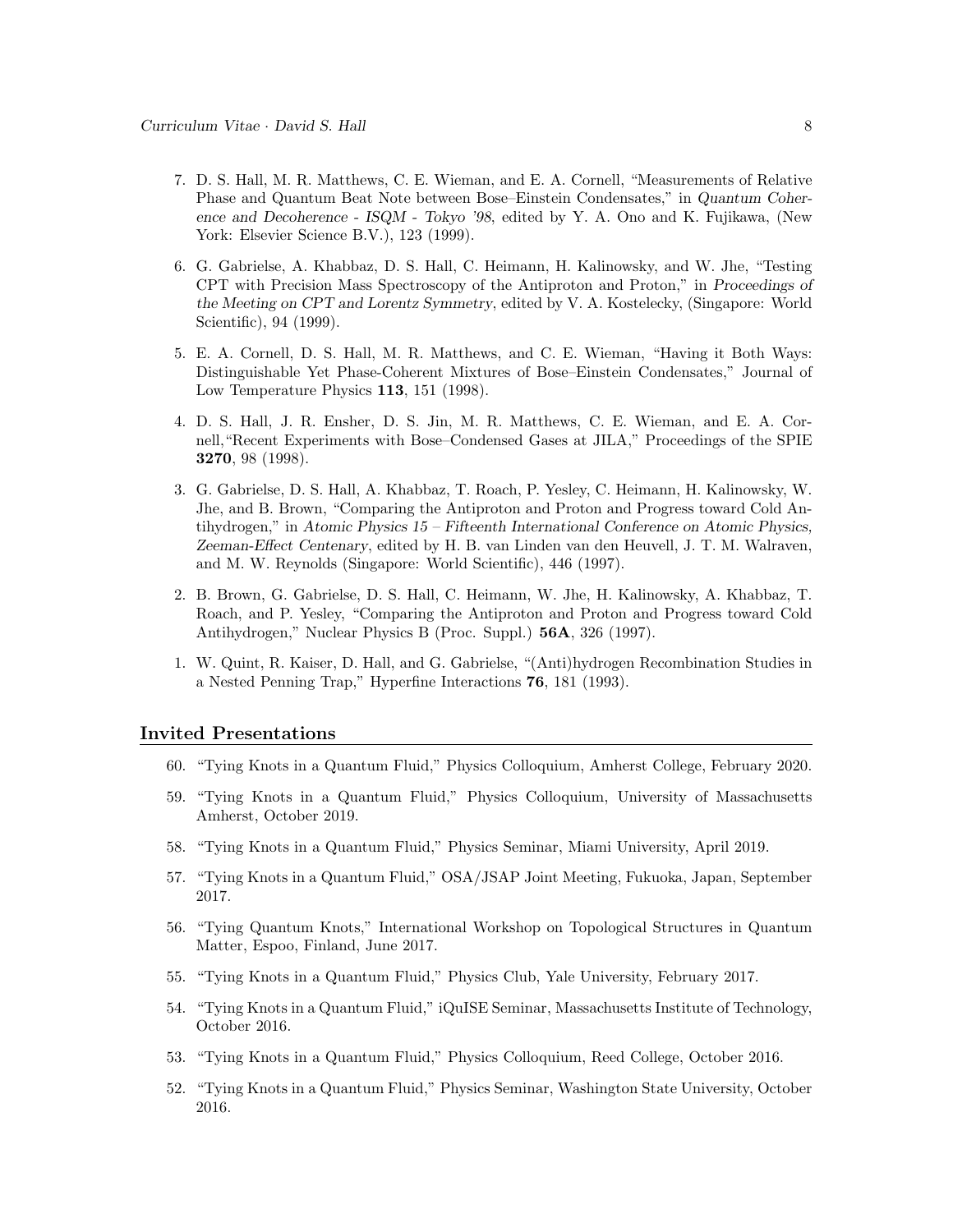- 51. "Tying Knots in a Quantum Fluid," Physics Colloquium, Dartmouth College, April 2016.
- 50. "Monopoles in Spinor Bose–Einstein Condensates," Physics Colloquium, University of Illinois at Urbana-Champaign, March 2015.
- 49. "Dirac Monopoles in Spinor Bose–Einstein Condensates," Physics Seminar, Smith College, March 2015.
- 48. "Monopoles in Spinor Bose–Einstein Condensates," JQI Seminar, University of Maryland, November 2014.
- 47. "Monopoles in Spinor Bose–Einstein Condensates," FiO/LS 2014, Tucson, Arizona, October 2014.
- 46. "Monopoles in Spinor Bose–Einstein Condensates," Quantum Gases 2014, Beijing, China, August 2014.
- 45. "Dirac Monopoles in a Synthetic Magnetic Field," ICAP 2014, Washington, D.C., August 2014.
- 44. "Dirac Monopoles in a Spinor Bose–Einstein Condensate," DAMOP 2014, Madison, Wisconsin, June 2014.
- 43. "Dirac Monopoles in a Bose–Einstein Condensate," Atomic Physics Seminar, University of Connecticut, April 2014.
- 42. "I Have Not Yet Finished This Talk on Monopoles," Physics Colloquium, Amherst College, April 2014.
- 41. "Synthetic Magnetic Monopoles," Physics Seminar, Bates College, October 2013.
- 40. "Vortex Roulettes in Dilute-Gas Bose–Einstein Condensates," Condensed Matter Seminar, University of Massachusetts, Amherst, November 2012.
- 39. "Quantum Twisters in the Coldest Stuff in the Universe," Physics Seminar, Colby College, October 2012.
- 38. "One Decade of Research (Teaching) with Bose–Einstein Condensates," Physics Department Colloquium, Amherst College, September 2012.
- 37. "Research (Teaching) with Bose–Einstein Condensates," DAMOP 2012, Anaheim, California, June 2012.
- 36. "Real-Time Observation of Vortex Dynamics in a Bose–Einstein Condensate," Physics Seminar, Hamilton College, April 2012.
- 35. "Vortex Dipole Dynamics in a Bose–Einstein Condensate," Seminar, Harvard–MIT Center for Ultracold Atoms, March 2012.
- 34. "Putting the Spin in Experiments with Vortex Clusters," Interdisciplinary Workshop on Quantum Mechanics and Dynamical Systems, Universidad de Granada, October 2011.
- 33. "Vortex Dipole Dynamics in a Bose–Einstein Condensate," Atomic Physics Seminar, University of Connecticut, March 2011.
- 32. "Real-Time Observation of Vortex Dynamics in a Bose–Einstein Condensate," Physics Seminar, Reed College, October 2010.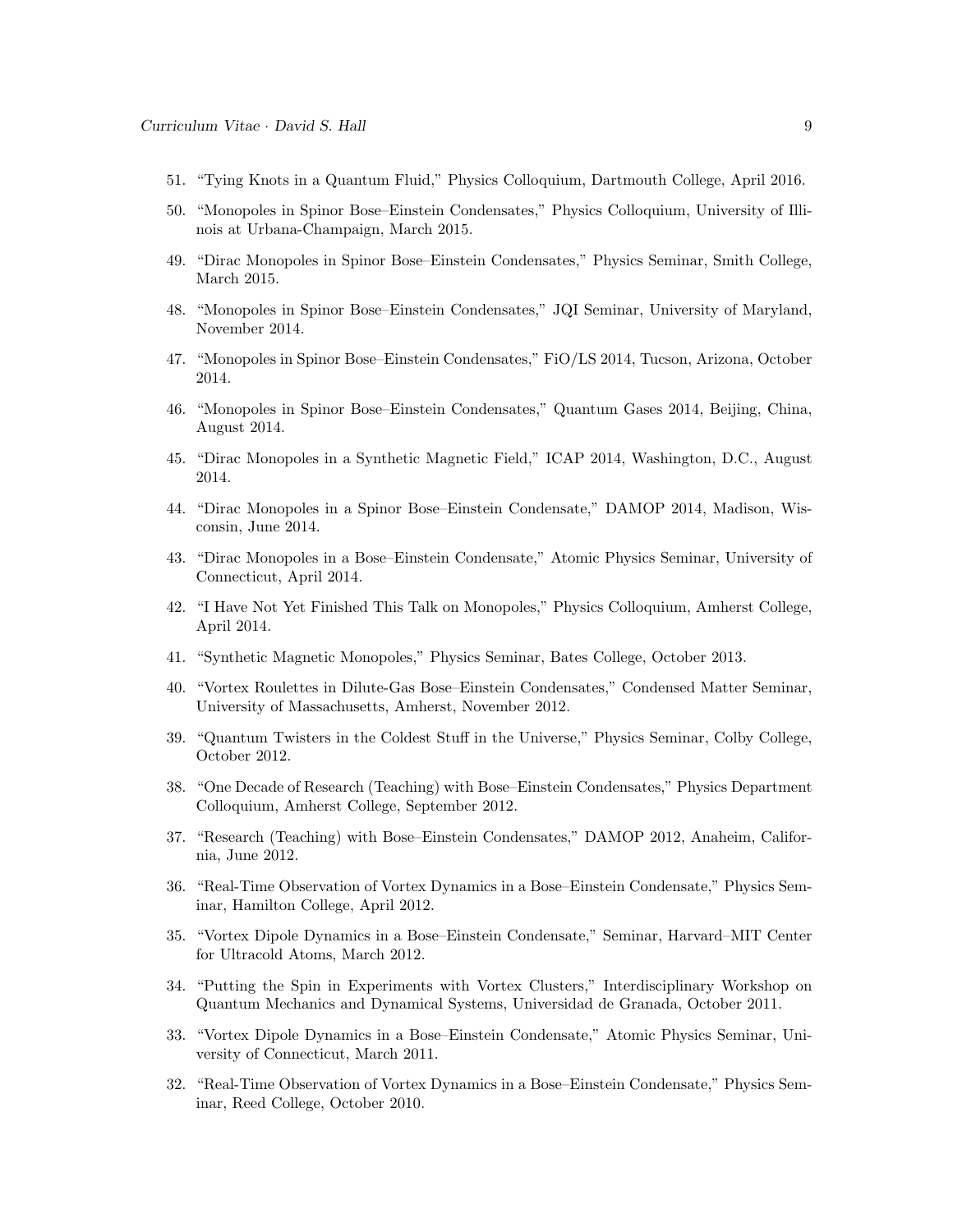- 31. "Real-Time Observation of Vortex Dynamics in a Bose–Einstein Condensate," QI/AMO Seminar, University of Illinois at Urbana-Champaign, October 2010.
- 30. "Tunable Interatomic Interactions 1-2-3," Physics Department Colloquium, Williams College, October 2009.
- 29. "Pseudospinor Bose–Einstein Condensates," Physics Seminar, Clark University, October 2007.
- 28. "Binary Bose–Einstein Condensates," Physics Seminar, Smith College, April 2006.
- 27. "Spontaneous Macroscopic Spin Polarization in Independent Spinor Bose–Einstein Condensates," Physics Seminar, University of Massachusetts, April 2005.
- 26. "Spontaneous Macroscopic Spin Polarization in Independent Spinor Bose–Einstein Condensates," Atomic Physics Seminar, NIST (Gaithersburg), April 2005.
- 25. "Spontaneous Macroscopic Spin Polarization in Independent Spinor Bose–Einstein Condensates," Atomic Physics Seminar, University of Maryland, April 2005.
- 24. "Spontaneous Macroscopic Spin Polarization in Independent Spinor Bose–Einstein Condensates," Seminar, Harvard–MIT Center for Ultracold Atoms, October 2004.
- 23. "Bose, Einstein, and the Coldest Stuff in the Universe," Lazerowitz Lecture, Amherst College, April 2004.
- 22. "Interference between Independent Bose–Einstein Condensates," Physics Department Colloquium, Swarthmore College, March 2004.
- 21. "Interference between Independent Bose–Einstein Condensates," Mathematics Department Seminar, University of Massachusetts, March 2004.
- 20. "Bose-Einstein Condensate," New England Section Meeting, American Physical Society, Bridgewater State College, October 2002.
- 19. "Birth and Death of a Bose–Einstein Condensate," Physics Department Colloquium, College of the Holy Cross, January 2002.
- 18. "Death of a Bose–Einstein Condensate," Atomic Physics Seminar, University of Connecticut, April 2001.
- 17. "Birth and Death of a Bose–Einstein Condensate," Condensed Matter Seminar, University of Delaware, February 2001.
- 16. "Superatomic Physics with Bose–Einstein Condensates," Physics Department Colloquium, Mount Holyoke College, November 2000.
- 15. "Putting the Spin in a Bose–Einstein Condensate," Physics Department Colloquium, Williams College, April 2000.
- 14. "Vortices in a Bose–Einstein Condensate," Condensed Matter Seminar, University of Massachusetts, February 2000.
- 13. "Intertwined Bose–Einstein Condensates," Physics Department Colloquium, University of Michigan, January 2000.
- 12. "Intertwined Bose–Einstein Condensates," Modern Optics and Spectroscopy Seminar, Massachusetts Institute of Technology, November 1999.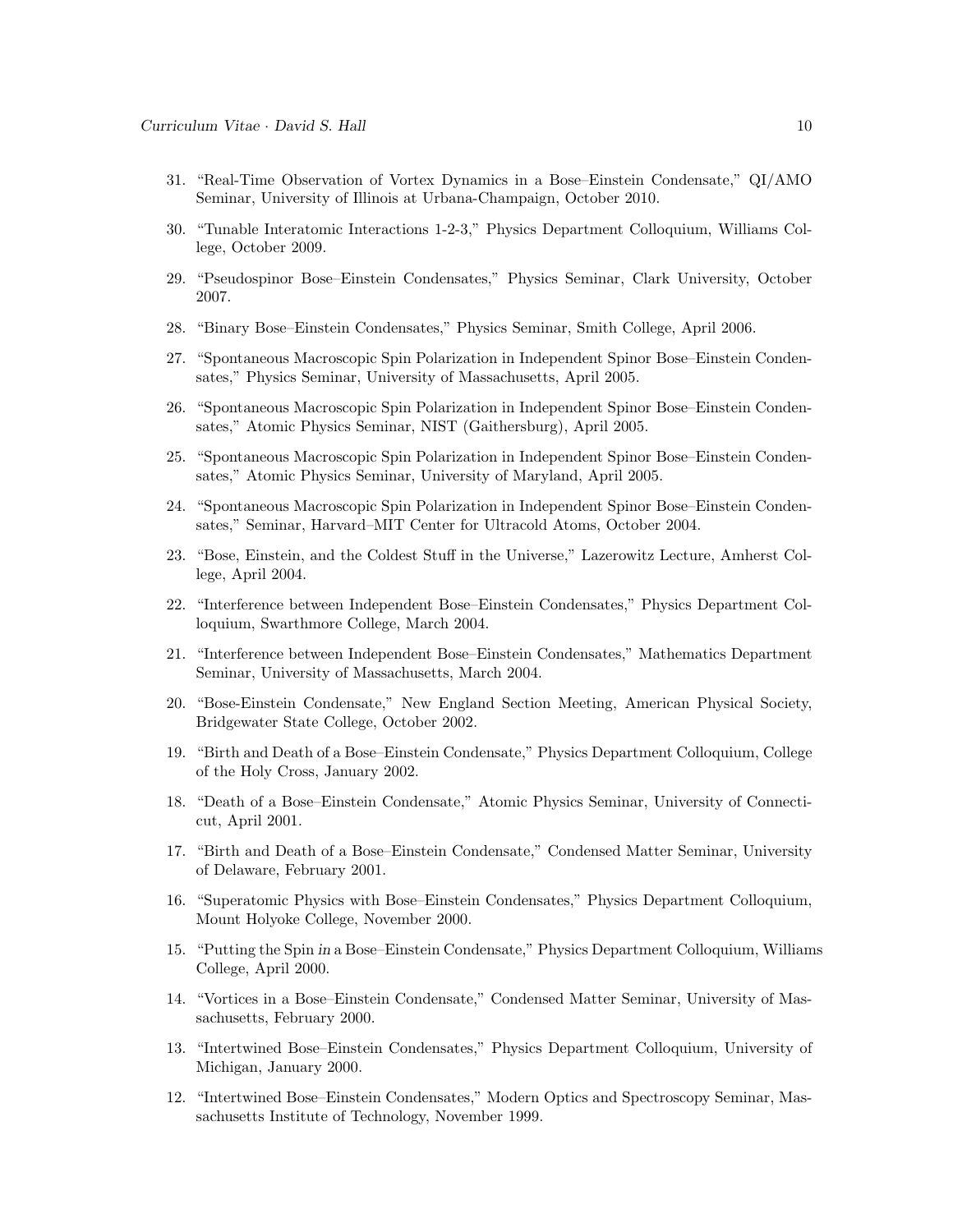- 11. "Vortices in a Bose–Einstein Condensate," Atomic Physics Colloquium, Yale University, November 1999.
- 10. "Measurement of the Relative Phase between Two Bose–Einstein Condensates" and "Intertwined Bose-Einstein Condensates," International School of Quantum Electronics, 27th Course: Bose-Einstein Condensation, Erice, Italy, October 1999.
- 9. "Topological Collective Excitations of a Binary Bose–Einstein Condensate," Macroscopic Quantum Coherence Phenomena, ICTP/SISSA, Trieste, Italy, July 1999.
- 8. "Dressed and Undressed Bose–Einstein Condensates," Keynote Speaker, Northwest Section Meeting, American Physical Society, Vancouver, British Columbia, May 1999.
- 7. "Bose–Einstein Condensation," AAAS Annual Meeting, Anaheim, California, January 1999.
- 6. "Superatomic Physics with Bose–Einstein Condensates," Physics Department Colloquium, Amherst College, December 1998.
- 5. "Quantum Beat Note between Bose–Einstein Condensates," Physics Seminar, University of Chicago, November 1998.
- 4. "Experiments with Interacting Bose–Einstein Condensates," Physics Division Colloquium, Oak Ridge National Laboratory, November 1998.
- 3. "Measurements of Relative Phase and Quantum Beat Note between Bose–Einstein Condensates," International Symposium on the Foundations of Quantum Mechanics (ISQM), Tokyo, Japan, August 1998.
- 2. "Recent Experiments with Bose-Condensed Gases at JILA," Photonics West '98, San Jose, California, January 1998.
- 1. "Recent Progress Toward Cold Antihydrogen," Atomic Physics Colloquium, State University of New York at Stony Brook, October 1996.

| Contributed Presentations (selected) |  |  | (* denotes undergraduate co-author) |  |
|--------------------------------------|--|--|-------------------------------------|--|
|--------------------------------------|--|--|-------------------------------------|--|

- 19. M. Ray, E. Ruokokoski, K. Tiurev, M. Möttönen, and D. Hall, "Isolated Monopoles in a Spinor Bose–Einstein Condensate," Bulletin of the American Physical Society 59, 43 (2014).
- 18. M. Ray, E. Altuntas,\* T. Langin,\* and D. Hall, "Nucleation of Quantized Vortices in an Ultracold Atomic Gas," Bulletin of the American Physical Society 58, 25 (2013).
- 17. M. Ray, E. Altuntas,\* and D. Hall, "Experiments with Non-Equilibrium Co- and Countercirculating Vortices," Bulletin of the American Physical Society 57, 53 (2012).
- 16. D. S. Hall, E. Altunta¸s,\* A. Dewan,\* and T. K. Langin,\* "Real-Time Dynamics of Vortex Clusters in Trapped Bose–Einstein Condensates," Bulletin of the American Physical Society 56, 95 (2011).
- 15. D. S. Hall, D. V. Freilich,\* D. M. Bianchi,\* A. M. Kaufman,\* and T. K. Langin,\* "Observing Vortex Dynamics in a Bose–Einstein Condensate," Bulletin of the American Physical Society 55, 71 (2010).
- 14. M. L. Goldman,\* E. S. Petrik,\* D. H. Guest,\* and D. S. Hall, "Vortex Lattices in a Crossed-Beam Optical Dipole Trap," Bulletin of the American Physical Society 53, 104 (2008).